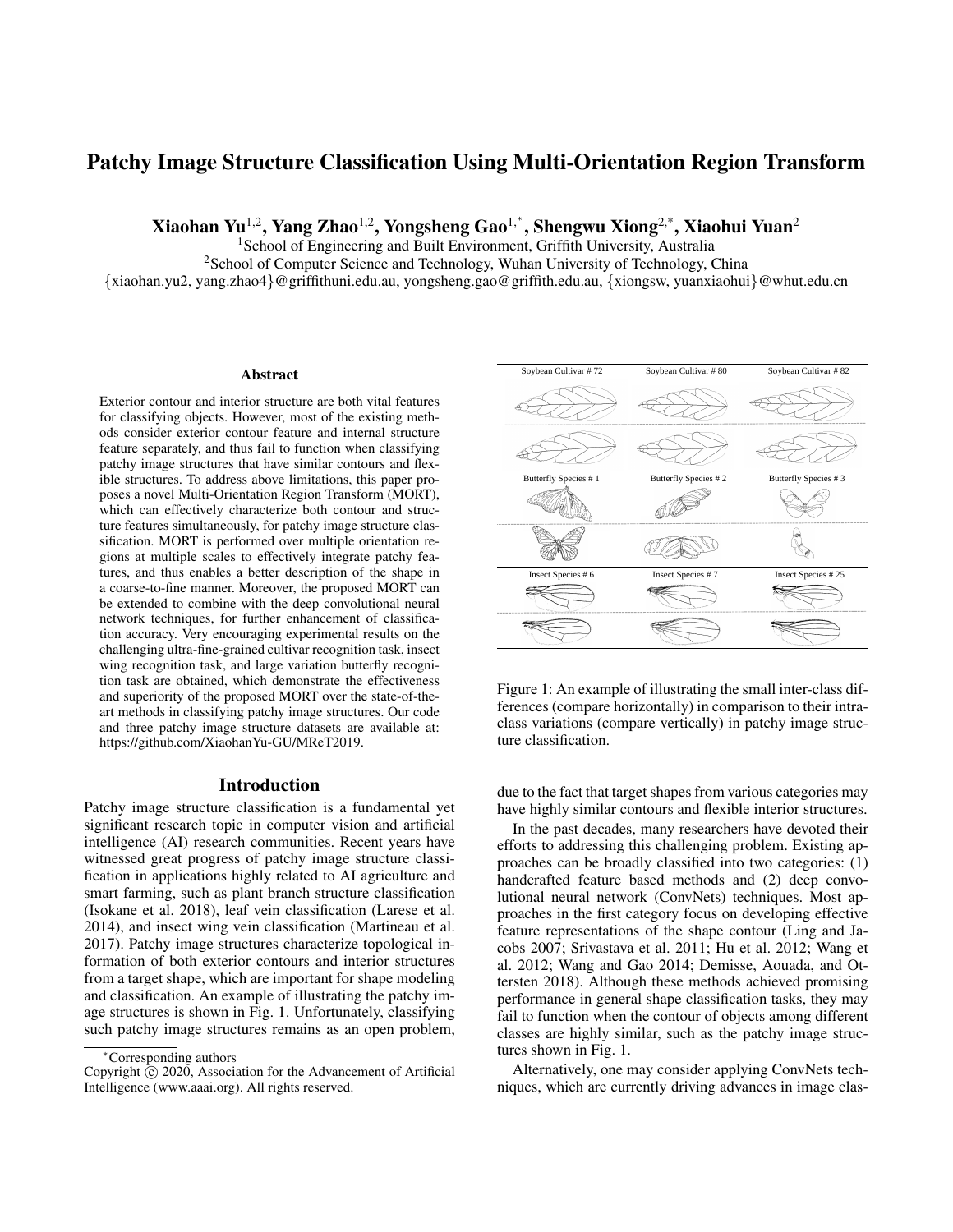sification tasks, to the patchy image structure classification. The most powerful and practical ConvNets methods are the so-called backbone networks, such as Alexnet (Krizhevsky, Sutskever, and Hinton 2012), VGG-16 (Simonyan and Zisserman 2014), and ResNet-50 (He et al. 2016), which have been proven to be very effective in large-scale image classification tasks. More recently, approaches (Fu, Zheng, and Mei 2017; Zheng et al. 2019; Yang et al. 2018; Chen et al. 2019) focusing on fine-grained classification may also contribute to the challenging patchy image structure classification. However, a major limitation is that deep learning techniques rely heavily on the amount of the training samples, i.e., they may fail to perform when limited training samples are provided (Donahue et al. 2014).

In this paper, we address the patchy image structure classification problem by proposing a novel multi-orientation region transform method that can simultaneously characterize exterior contour, flexible interior structure, and interrelationship between them. The contributions of our work are summarized as follows: (1) A Multi-Orientation Region Transform (MORT) is proposed to provide unified discriminative description of the flexible interior connection structure, shape of the exterior contour, and their interrelationship in the patchy distance map of a patchy image structure with arbitrary orientation. (2) The proposed MORT is theoretically and experimentally proved to be rotation and translation invariant, which is important for effective and practical shape description and matching. (3) The proposed MORT can be extended to combine with ConvNets based features for further performance enhancement. (4) The encouraging experimental results demonstrate the effectiveness and efficiency of the proposed MORT over the state-ofthe-art benchmarks on patchy image structure classification.

## Related work

Existing methods for patchy image classification can be coarsely categorized into handcrafted feature based methods and deep convolutional neural network (ConvNets) techniques. A common strategy of handcrafted feature based methods is to present contour-based feature representations, which has yielded desirable performance for shape classification on various publicly available shape databases (Hu et al. 2012; Ling and Jacobs 2007; Wang and Gao 2014; Wang et al. 2012). Another line of work focuses on deformationbased shape analysis and classification. A recent progress on deformation-based shape analysis (Srivastava et al. 2011) enables simple physical interpretations of the resulting deformations. However, their proposed similarity metric is based on the differential quantities which are highly sensitive to noise and local perturbations. To overcome the sensitivity to local perturbations, a deformation based curved shape representation (DBCSR) (Demisse, Aouada, and Ottersten 2018) is proposed based on the relative transformation matrices between neighboring points, such that shapes are represented as elements of matrix Lie group. However, these methods may fail to function when classifying shapes with similar contours in ultra-fine granularity (e.g. leaf images from the same species but different cultivars).

Recently, ConvNets methods have been successfully applied in various visual tasks, thus may also contribute to the challenging patchy image structure classification. Most existing ConvNets methods are designed based on the socalled backbone networks, such as Alexnet (Krizhevsky, Sutskever, and Hinton 2012), VGG-16 (Simonyan and Zisserman 2014), and ResNet-50 (He et al. 2016). Given the effectiveness and practicality of these backbone networks in image classification tasks, they are naturally regarded as the first options for exploring new classification tasks (Wu et al. 2019).

Another promising alternative is to apply the fine-grained classification techniques, which are particular capable of classifying similar shapes. Lin and Maji (2017) introduced statistics normalization methods to improve an architecture that can capture second-order statistics of convolutional features in a translationally invariant manner. Li et al. (2018) proposed to utilize the second-order information to improve the fine-grained classification performance. Some researchers propose to first locate the discriminative regions and then classifies based on these regions (Huang et al. 2016). Such methods, however, require additional bounding box annotations on targeted regions. Another technique focuses on localizing discriminative regions by attention mechanism in an unsupervised manner, without requiring extra annotations. Unfortunately, these methods (Zheng et al. 2017; Fu, Zheng, and Mei 2017; Zheng et al. 2019) require additional network structure (e.g., attention mechanism), leading to extra computation overhead for both training and inference stages. To that end, Yang et al. (2018) proposed a method that is weak supervised without requiring the annotations of parts or key areas. Chen et al. (2019) introduced a very effective Destruction and Construction (DCL) method for fine-grained classification. In their work, the input images are partitioned into local regions and then shuffled by a region confusion mechanism, leading to a classification network focusing on discriminative regions for spotting the subtle differences. Given a large number of training data, ConvNets based methods can yield desirable performance on classification tasks. However, the ConvNets based methods with limited training data may dramatically overfit the training data (Donahue et al. 2014).

Aforementioned limitations motivate us to develop an effective and efficient method, without requiring large training sets for the challenging patchy image structure classification. Our work has the same assumption with the state-ofthe-art handcrafted feature based methods (Belongie, Malik, and Puzicha 2002; Ling and Jacobs 2007; Hu et al. 2012; Wang et al. 2012; Wang and Gao 2014; Srivastava et al. 2011; Demisse, Aouada, and Ottersten 2018), i.e., the contours of shapes are assumed to be provided.

### Multi-orientation region transform method

In this section, a novel Multi-Orientation Region Transform (MORT) method is proposed to encode not only global shape features but also local structures within a shape for finer-level structure pattern analysis. To better capture the interior structure, shape of the exterior contour, and their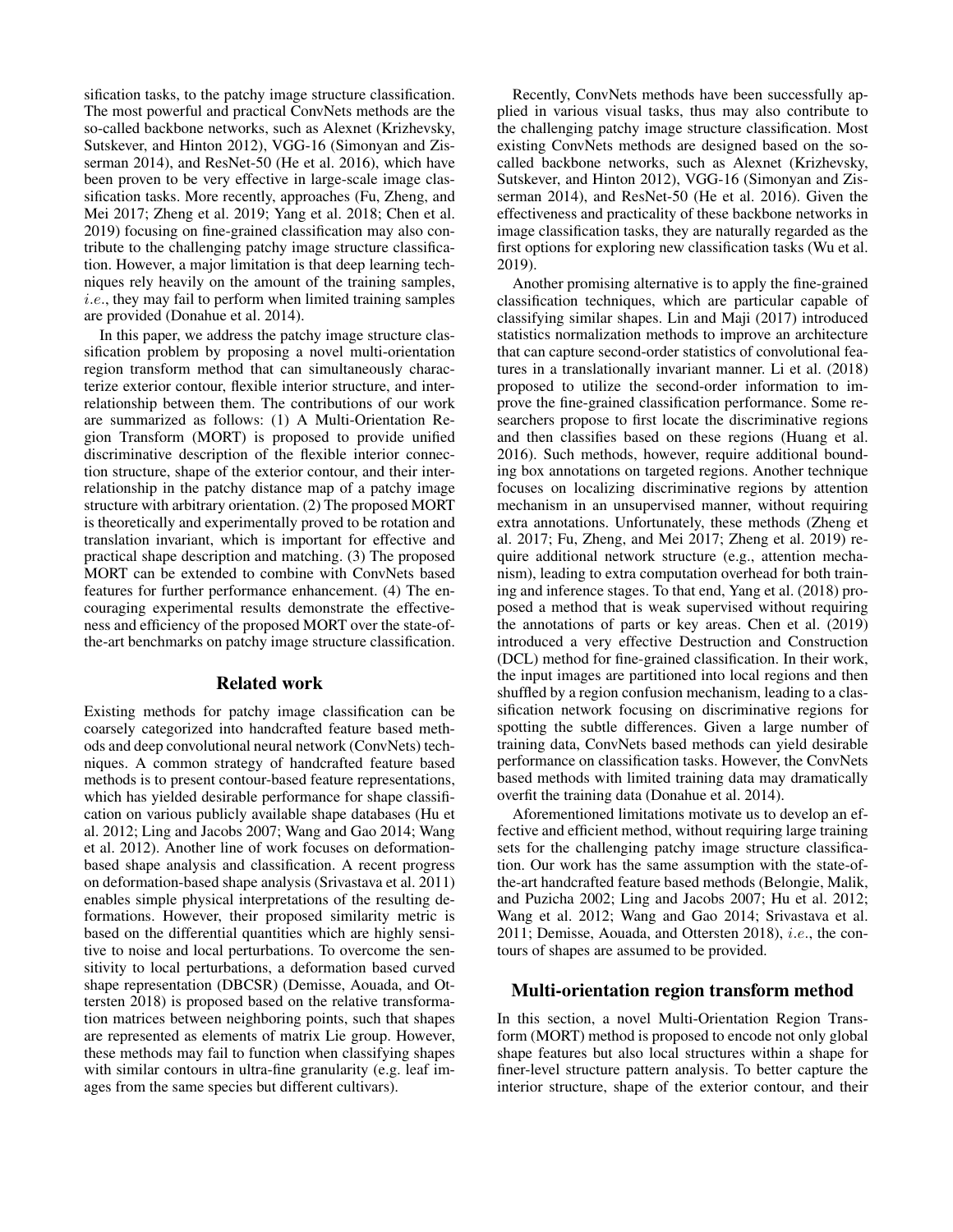inter-relationship, a patchy distance map (PDM) is first developed. The proposed MORT (embedded with the PDM) and its discrete form is then described to construct the final feature descriptor. Finally, we present the rotation, translation and scale invariance analysis of the proposed feature descriptor, as well as the similarity measure using the transform coefficient matrices.

#### Patchy distance map

In set theory, when all sets under consideration are subsets of a given set  $U$ , the absolute complement of  $A$  is defined as the set of elements in  $U$  but not in  $A$ . Based on above notions, a patchy shape is defined to be composed of two subsets, interior set and its absolute complement. Specifically, given a shape S with patchy structure, the patches are categorized into two types:  $(1)$  interior patches  $I$ , defined as closed subregions inside the shape when the contour is filtered out (e.g. closed pattern patches in a butterfly image); and (2) complementary patches C, defined as the absolute complement of interior patch  $C = S \backslash I$ .

In order to integrate both geometrical and topological features of the patchy shape, we propose a patchy distance map (PDM) to enable comprehensive skeleton-based feature description, in which each patch is encoded with distance transform. Specifically, we apply Euclidean Distance Transform (Maurer, Qi, and Raghavan 2003) to each patch, such that each pixel is assigned with a value computed by the distance between the pixel and the nearest patch boundary. By normalizing the distance map in each patch, both small patch and large patch can provide equally detailed description based on the PDM. An example of visualizing PDM is given in Fig. 2. For the convenience of description, we denote  $f^{I}(x, y)$  as the interior patchy distance map function, and  $f^{C}(x, y)$  as the complementary patch distance map function.

#### Multi-orientation region transform

Region integral on a given contour point. Given a contour point  $p(u)$  (u ranges from 0 to 1), the arc length  $l(t)$ , from  $p(u)$  to its end point  $p(e)$  on the contour along clockwise direction, is defined as  $l(t) = N/2^t$ , where N is the perimeter of contour (or the number of contour points when the contour is sampled in discrete form), and  $t$  is the scale index ( $t = 0, 1, \ldots, Q$  where  $Q = log_2 N$ ). Denote  $p(u)$  and  $p(e)$  by coordinates  $(x(u), y(u))$  and  $(x(e), y(e))$ , a region integral on  $p(u)$  at scale t is defined as:

$$
R_f^z(t, \theta_u^t) = \int_{-\infty}^{+\infty} \int_{x(u)\cos\theta_u^t + y(e)\sin\theta_u^t}^{x(e)\cos\theta_u^t + y(e)\sin\theta_u^t} \int_{-\infty}^{+\infty} \int_{-\infty}^{+\infty} dx dy d\lambda_u^t d\rho_u^t,
$$
  
\n
$$
dx dy d\lambda_u^t d\rho_u^t,
$$
\n(1)

where  $\lambda_u^t$  is the vertical distance from the origin to the boundary line defined by:  $x \sin \theta_u^t + y \cos \theta_u^t = \rho_u^t$ .  $\rho_u^t$  is the vertical distance from the origin to the base line defined by:  $x \cos \theta_u^t + y \sin \theta_u^t = \lambda_u^t \theta_u^t$  is the angle between the base line and y-axis.  $z \in \{I, C\}$  and  $\delta(\phi, \chi)$  is the 2D Dirac



Figure 2: An example of illustrating distance maps of patchy image structures. The patchy structure distance map of (a) a soybean leaf image, (b) a butterfly image, and (c) an insect wing image.

delta function defined as

$$
\delta(\phi, \chi) = \begin{cases} 1 & \text{if } \phi = \chi = 0 \\ 0 & \text{otherwise} \end{cases} (2)
$$

Here,  $\delta(\phi, \chi)$  in Eq. (1) ensures that only the points on the intersection of base line  $x \cos \theta_u^t + y \sin \theta_u^t = \lambda_u^t$  and boundary line  $x \sin \theta_u^t + y \cos \theta_u^t = \rho_u^t$  are counted for integral calculation. Given a point indexed by  $u$  under scale  $t$ , variables  $\theta_u^t$ ,  $\lambda_u^t$  and  $\rho_u^t$  together determine the integral region, denoted as  $\Omega_f(t, \theta_u^t)$ , in Eq. (1). As  $p(u)$  moves along the contour, the region integral is performed over different  $\Omega_f(t, \theta_u^t)$  defined by the scanning range and orientation of the boundary line at all possible scales (see Fig. 3).

MORT coefficient matrix. The MORT on a given patchy distance map function  $f^z(x, y)$  at point  $p(u)$  is defined as

$$
MT_f^z(\theta_u) = [R_f^z(t, \theta_u^0), \dots, R_f^z(log_2N, \theta_u^Q)]^T
$$
 (3)

The MORT at a single point  $p(u)$  generates a vector of  $(Q +$ 1) coefficients with each describing the region integral for one scale at point  $p(u)$ . An example of the proposed MORT on point  $p(u)$  is illustrated in Fig. 3. By moving  $p(u)$  along the contour for a complete loop, which results in a varying  $\theta \in [0, 2\pi)$ , the above vector grows into a MORT coefficient matrix of  $(Q + 1)$  by N dimensions:

$$
\boldsymbol{MT}_{f}^{z} = \begin{bmatrix} R_{f}^{z}(0, \theta_{1}^{0}) & \cdots & R_{f}^{z}(0, \theta_{N}^{0}) \\ \vdots & \ddots & \vdots \\ R_{f}^{z}(Q, \theta_{1}^{Q}) & \cdots & R_{f}^{z}(Q, \theta_{N}^{Q}) \end{bmatrix} . \tag{4}
$$

This matrix describes how the region integrals at different scales synchronously vary when the point  $p(u)$  moves. When scale  $t = 1, 2, \ldots, p(u)$  and  $p(e)$  cut a half, a quarter,  $\dots$ , off the contour to steer the region integral at different orientations (see Fig. 3(b) $\&c)$ ). The greater the t is, the smaller integral region is scanned, which provides finer descriptions on local details of the target (see Fig. 3(d)-(i). When scale  $t = 0$ ,  $p(u)$  and  $p(e)$  become the same point after a complete loop, the region integral is performed over the whole region of the given image, making the first row elements in matrix  $MT^z_f$  share the same value. For example, the 2nd, 3rd, 4th rows in matrix  $MT_f^z$  are visualized in Fig.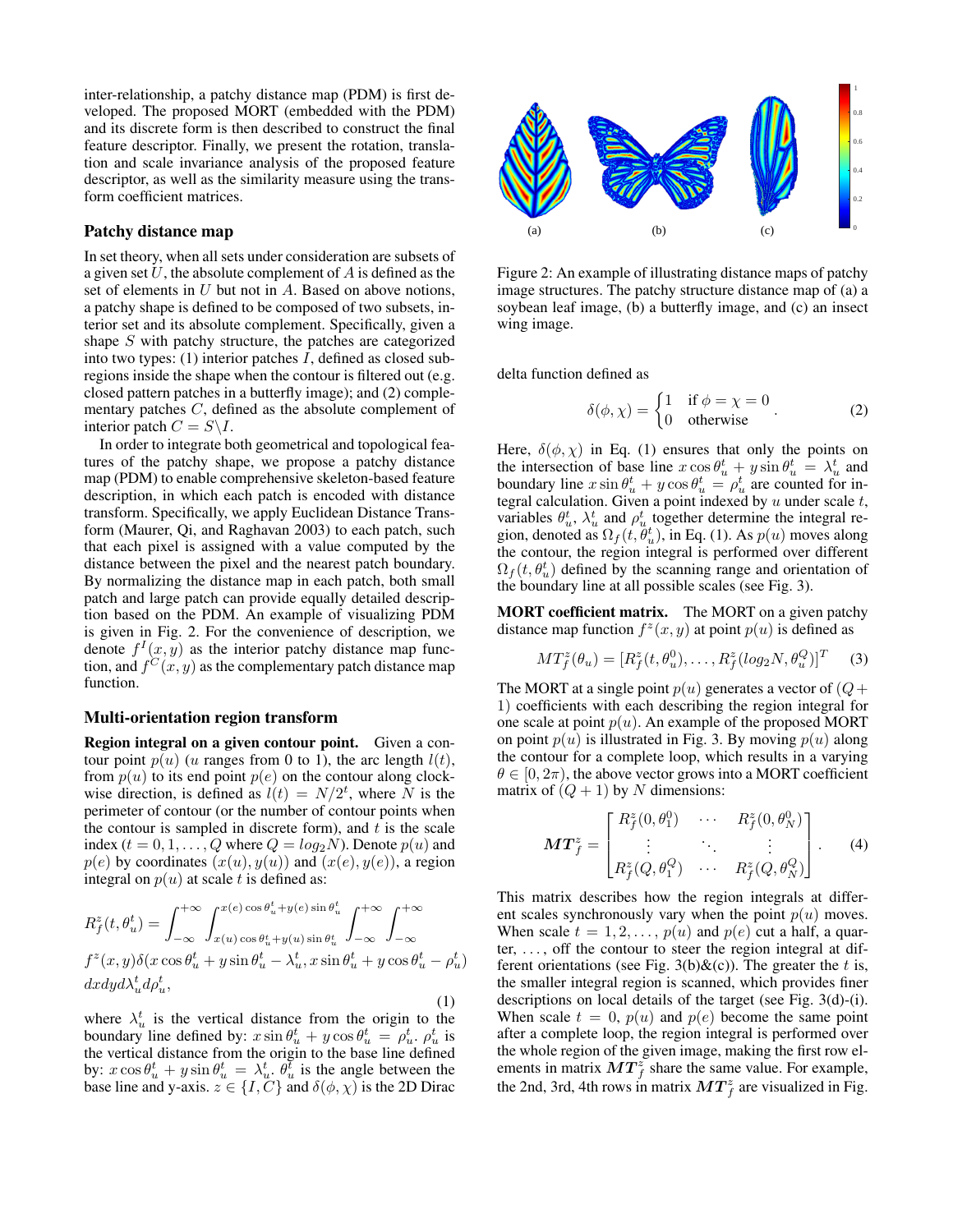

Figure 3: An example of illustrating the proposed Multi-Orientation Region Transform on a leaf image. (a) Input image with two example locations of a moving  $p(u)$  point. (b) and (c): Base lines (indicating the orientations of the region integral) for scales 1, 2 and 3 (shown in yellow, purple, and red respectively) for the two example locations of  $p(u)$  shown in (a). (d), (e) and (f) display the scanning ranges of the region integral for the  $p(u)$  shown in (b) at scales 1, 2, and 3, respectively. (g), (h) and (i) display the scanning ranges of the region integral for the  $p(u)$  shown in (c) at scales 1, 2, and 3, respectively.

3(d), Fig. 3(e), and Fig. 3(f) when point  $p(u)$  moves to the position shown in Fig. 3(b).

Let  $\{(x_k, y_k)|k = 1, \ldots, N_f\}$  be the subset of pixels enclosed in the outer contour of the object shape, where  $N_f$ is the total number of pixels enclosed in the contour. The procedure of computing the discrete MORT coefficient matrix  $MT<sub>f</sub><sup>z</sup>$  is presented in Algorithm 1, in which Eq. (1) becomes the sum of patchy distance map (PDM) values inside the moving integral region  $\Omega_f(t, \theta_i^t)$ .

As Steps 2, 3 and 4 take time  $O(N)$ ,  $O(log_2N)$  and  $O(N_f)$  respectively, the algorithm 1 has a computational complexity of  $O(N_fNlog_2N)$ .

Final MORT feature descriptor. By extracting features from various orientations and scales, the image region can be described in a coarse-to-fine manner to provide comprehensive description of the shape. More importantly, this allows encoding the inter-relationship of contour and interior context of a shape.

When the initial location of the contour point, that steers the Multi-Orientation Region Transform (i.e., the red point in Fig. 3, moves clockwise, the entire column of  $r_i^z$  in  $\dot{M}T_f^z$ shifts to the right. The magnitudes of its 1D Fourier transform coefficients are calculated by

$$
\widetilde{R}^{z}(t,k) = \left(\frac{1}{N}\right) \left| \sum_{i=1}^{N} R_{f}^{z}(t, \theta_{i}^{t}) exp\left(-\frac{2\pi jik}{N}\right) \right|, \quad (5)
$$

where  $k = 1, \ldots, N$  and  $t = 0, \ldots, \log_2 N$ . To make the generated feature descriptor robust to noise and compact, the lowest M order coefficients are used to describe the target, where  $M \ll N$ . And  $\tilde{R}^z(t, k)$  are used to construct the final

feature descriptor as

$$
\Psi_f^z = \begin{bmatrix} \widetilde{R}^z(0,1) & \cdots & \widetilde{R}^z(0,M) \\ \vdots & \ddots & \vdots \\ \widetilde{R}^z(log_2N,1) & \cdots & \widetilde{R}^z(log_2N,M) \end{bmatrix} .
$$
 (6)

#### Invariance analysis and similarity measure

In this section, we present the rotation, translation and scale invariance analysis of the feature descriptor, which is important for effective and practical shape matching (Hong and Soatto 2015).

**Invariance analysis.** Lemma 1: feature descriptor  $\Psi_f^z$  is rotation invariant. It is not difficult to prove the rotation invariance. According to Eq. (5) and Eq. (6), every element in  $\Psi_f^z$  is invariant to the initial location of the contour point that steers the MORT, and thus enable  $\Psi_f^z$  to be invariant to rotation of the whole shape.

**Lemma 2:** A translation of  $f^z(x, y)$  by a vector  $\vec{u}$  =  $(x_0, y_0)$  (i.e.  $f^z(x - x_0, y - y_0) = h^z(x, y)$ ) do not change any element in  $\overline{MT_f^z}$ :  $\overline{R_f^z}(t, \theta_u^t) = \overline{R_h^z}(t, \theta_u^t)$ . This shows that every element in  $\boldsymbol{MT}_{f}^z$  is translation invariant, and thus  $\Psi_f^z$  is translation invariant.

**Lemma 3:** A scaling of  $f^z(x, y)$  by a factor  $\gamma$  (i.e.  $f^z(\gamma x, \gamma y) = h^z(x, y)$  changes each element in  $\boldsymbol{MT}_f^z$  by a factor  $1/\gamma^2$  :  $R_h^z(t,\theta_u^t)=1/\gamma^2 R_f^z(t,\theta_u^t)$ . In summary, the feature descriptor  $\Psi_f^z$  is invariant to rotation and translation, and becomes scaling invariant if it is normalized by the area of the shape.

Given two sets of matrices  $T = \bigcup_k \Psi^z_{(f(T),k)}$  =  $\{\Psi^z_{(f(T),1)},\ldots,\Psi^z_{(f(T),K)}\}$  (refer to Eq. (6)) and  $\hat{M}$  =  $\cup_k \check{\Psi}_{(f(M),k)}^{\check{z}} = \{ \check{\Psi}_{(f(M),1)}^{\check{z}}, \ldots, \Psi_{(f(M),K)}^{\check{z}} \}$  representing the MORT coefficient matrices of the test and model patchy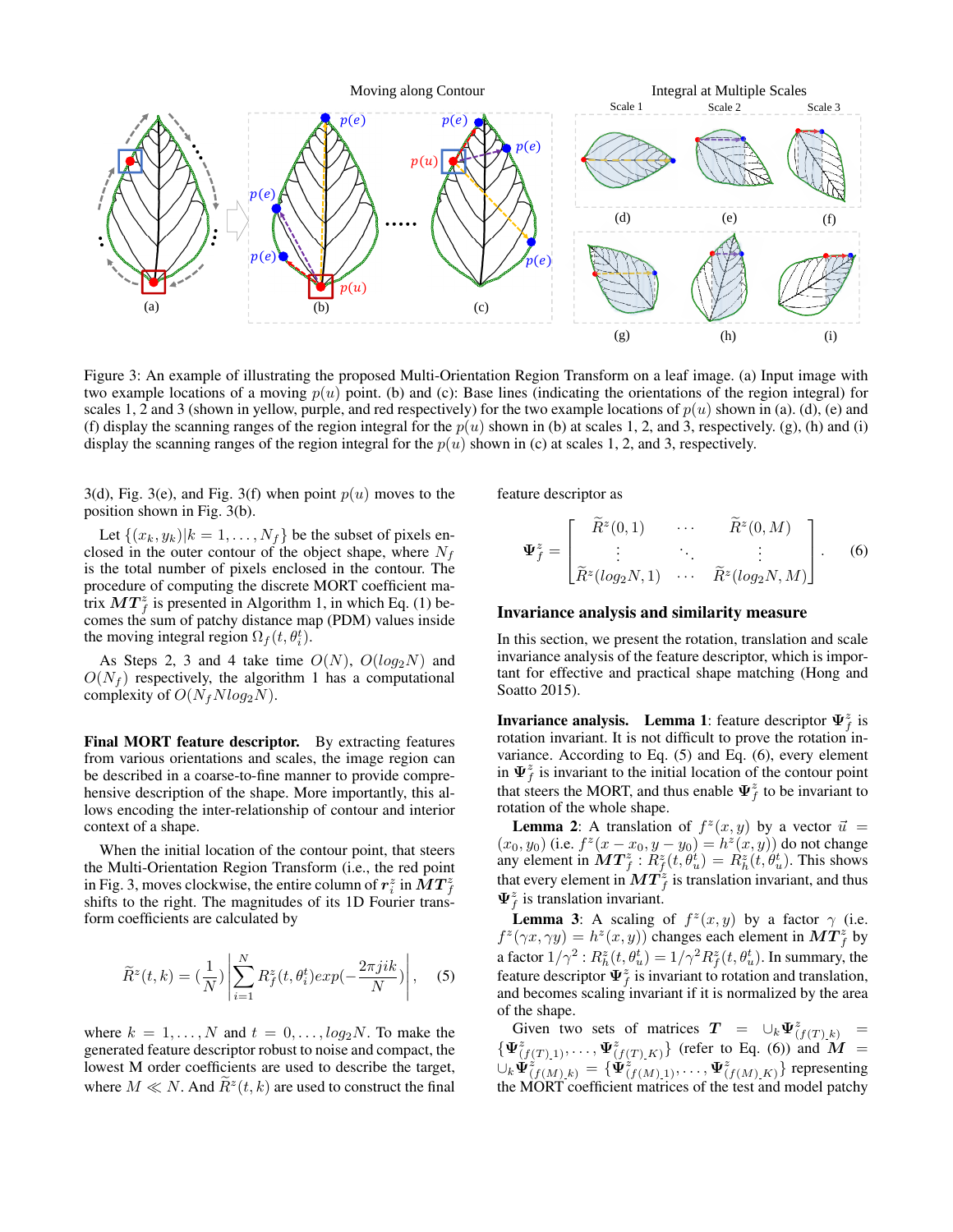Algorithm 1 Calculating discrete Multi-Orientation Region Transform

Input:

 $f^{I}(x, y)$ : interior patch distance map;  $f^C(x, y)$ : complementary patch distance map; N: number of sampling points on contour; Output:  $\boldsymbol{MT}_f^I$ : interior MORT coefficient matrix;  $\boldsymbol{MT}_f^C$ : complementary MORT coefficient matrix; 1: Initialize the two MORT coefficient matrices as zero matrices:  $\boldsymbol{MT}_f^I = \boldsymbol{MT}_f^C = \boldsymbol{0}_{(log_2 N + 1) \times N}$ ; 2: for  $i = 1$  to  $N$  do 3: for  $t = 0$  to  $log_2N$  do 4: **for all** k such that  $(x_k, y_k) \in \Omega_f(t, \theta_i^t)$  **do** 5:  $R_f^I(t, \theta_i^t) = R_f^I(t, \theta_i^t) + f^I(x_k, y_k);$ 6:  $R_f^C(t, \theta_i^t) = R_f^C(t, \theta_i^t) + f^C(x_k, y_k);$ 7: end for 8: end for 9:  $\bm{r}_i^I = [R_f^I(0,\theta_i^0),\ldots,R_f^I(log_2N,\theta_i^{log_2N})]^T;$ 

 $10:$  $C_i^C = [R_f^C(0, \theta_i^0), \dots, R_f^C(log_2N, \theta_i^{log_2N})]^T;$ 11: end for

12:  $\bm{MT}_f^I = [\bm{r}_1^I,..,\bm{r}_N^I];$ 13:  $\bm{MT}_f^C = [\bm{r}_1^C,..,\bm{r}_N^C];$ 

shapes respectively. Each matrix set is comprised of  $K$  matrix pairs of  $\Psi_f^I$  and  $\Psi_f^C$  and K is the number of types in each class. Note that  $\vec{\Psi}_{(f(T),k)}^z$  in T can only be matched against the matrix of the same type in M, that is  $\Psi^z_{(f(M),k)}$ with the same type index  $k$ . The dissimilarity between two given samples can be measured using the fast  $L_1$  Minkowski distance of the two matrices:

$$
dis(\Psi^z_{(f(T), \Psi^z_{(f(M))})}) = \sum_{k=1}^K [|\Psi^I_{(f(T), k)} - \Psi^I_{(f(M), k)}|
$$
  
+  $|\Psi^C_{(f(T), k)} - \Psi^C_{(f(M), k)}|].$  (7)

It is worth noting that the proposed method (if needed) can be used as feature extractor together with a classifier, such as the classic support vector machine (SVM), for classification tasks (Dalal and Triggs 2005).

#### Experiments and discussions

In this section, we first introduce three publicly available patchy image structure datasets for classification evaluation. We then present the experimental results including both classification accuracy and computational time of the proposed MORT together with state-of-the-art methods. Finally, we present a fused MORT by integrating MORT with ConvNets methods via feature-level fusion, and report evaluation results on the three patchy image structure datasets.

#### Patchy image structure datasets

SoyCultivarVein dataset. The SoyCultivarVein dataset is a publicly available dataset, which comprises 100 categories (cultivars) with 6 samples (leaf images) in each cultivar



Figure 4: An example of illustrating (a), (d), (g) patchy image structures and their corresponding (b), (e), (h) interior patches (white patches), and (c), (f), (i) complementary patches (white patches).

and thus has a total number of  $100\times 6 = 600$  images (Yu et al. 2019). The leaves in the SoyCultivarVein dataset are highly similar due to the fact that they all belong to the same species, making it a new and challenging dataset for the artificial intelligence and pattern analysis research community.

BtfPIS dataset. The butterfly patchy image structure dataset (BtfPIS), is constructed by applying the canny edge detection (Canny 1986) to the binarized images of the first 50 images in each class from the public available Leeds butterfly dataset (Wang, Markert, and Everingham 2009). There are  $50 \times 10 = 500$  images in the BtfPIS dataset. The BtfPIS dataset comprises large intra-class variations including rotation and scaling variations in each class.

IwPIS dataset. The insect wing patchy image structure dataset (IwPIS) (Tofilski 2004), is adopted for evaluation, which comprises 25 classes of insect wings with 2 samples in each class. Although small, the IwPIS is very challenging for classification tasks due to the fact that all the samples are from the same order called Diptera. In other words, samples in IwPIS have very small inter-class variances that are difficult to be classified.

#### Comparisons with shape-based benchmarks

We compare the proposed MORT with ten state-of-theart shape-based benchmarks. They are: (1) two versions of Shape Contexts, i.e., standard Shape Contexts (SC) and Shape Contexts with dynamic programming (SC-DP) (Belongie, Malik, and Puzicha 2002), (2) Inner Distance Shape Contexts (IDSC) and Inner Distance Shape Contexts with dynamic programming (IDSC-DP) (Ling and Jacobs 2007), (3) square-root velocity (SRV) method (Srivastava et al. 2011), (4) deformation-based curved shape representation (DBCSR) with uniform sampling and optimal sampling (Demisse, Aouada, and Ottersten 2018), (5) Hierarchical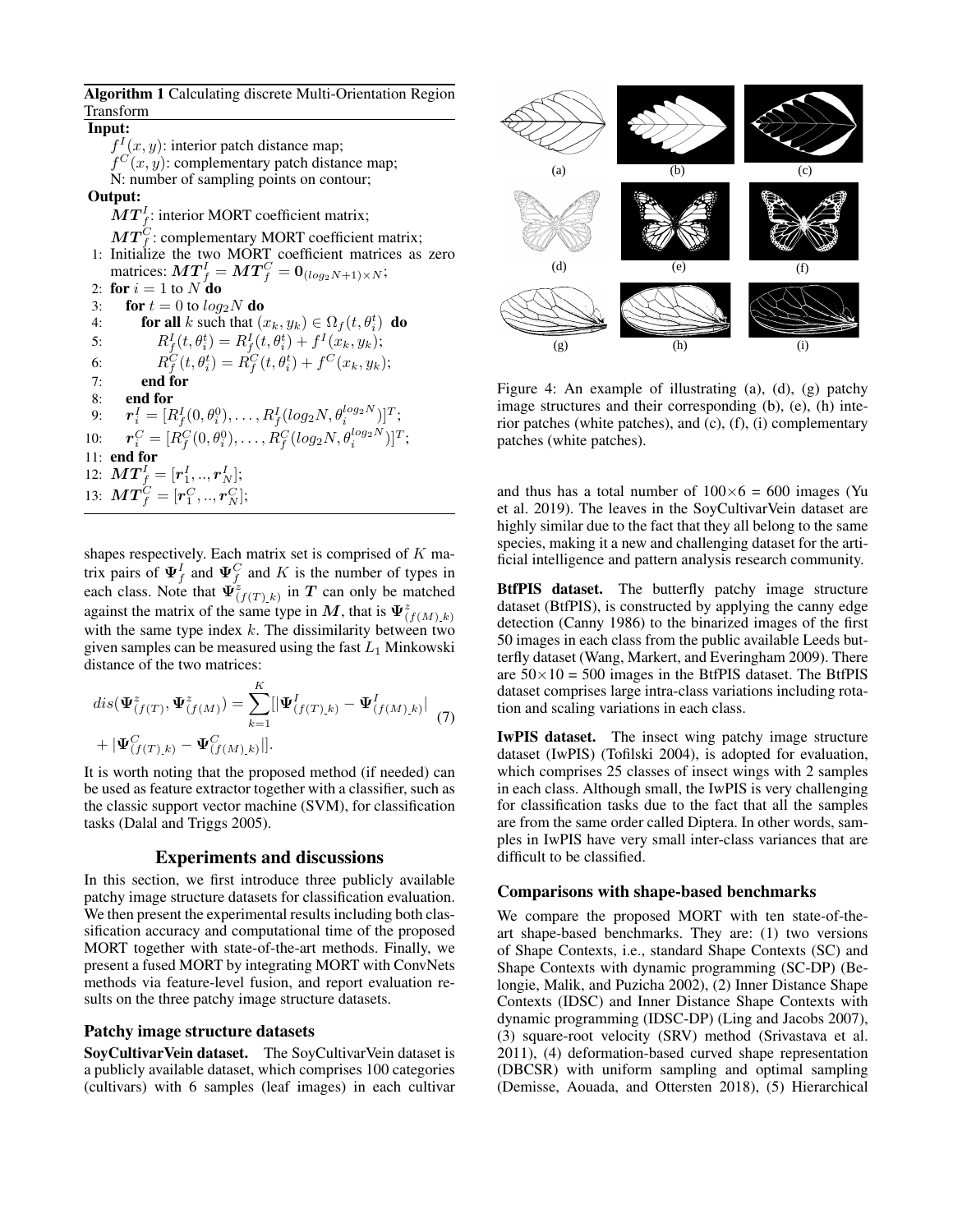| Algorithm            | Accuracy $(\%)$ | Time (ms)             |
|----------------------|-----------------|-----------------------|
| <b>SC</b>            | 37.58           | $2.38 \times 10^{0}$  |
| $SC+DP$              | 36.90           | $1.17 \times 10^{-1}$ |
| <b>IDSC</b>          | 49.07           | $2.26 \times 10^{0}$  |
| $IDSC+DP$            | 46.93           | $1.14 \times 10^{-1}$ |
| <b>SRV</b>           | 37.09           | $6.89 \times 10^{2}$  |
| DBCSR (opt)          | 35.72           | $3.69 \times 10^{4}$  |
| DBCSR (uni)          | 34.89           | $3.63 \times 10^{4}$  |
| <b>HSC</b>           | 43.98           | $7.43 \times 10^{-3}$ |
| <b>MDM</b>           | 39.39           | $3.93 \times 10^{-2}$ |
| HF                   | 40.46           | $1.02 \times 10^{1}$  |
| <b>Proposed MORT</b> | 53.43           | $6.62\times10^{-2}$   |

Table 1: Accuracy & matching time on SoyCultivarVein dataset  $(K=3)$ 

String Cuts (HSC) (Wang and Gao 2014), (6) Multiscale Distance Matrix (MDM) (Hu et al. 2012), and (7) Height Functions (HF) (Wang et al. 2012). The widely used Nearest Neighbor score (1NN) is employed for performance measurement, as used in the benchmark methods.

Note that, the MORT does not restrain how the interior and complementary patches shall be defined. In our experiments, for SoyCultivarVein dataset, the interior patches are defined as the patches enclosed only by vein points, while the complementary patches are those enclosed by a mixture of vein and contour points (see Figs. 4(a-c)). For BtfPIS dataset and IwPIS dataset, the interior patches are patches with bright pixels (i.e., their intensities are above or equal to the binarization threshold), while the complementary patches are those formed by dark pixels (i.e., their intensities are below the threshold), as illustrated in Figs. 4(d-f) and Figs. 4(g-i), respectively.

Evaluation on SoyCultivarVein dataset (ultra-finegrained). Table 1 illustrates the average classification accuracies of MORT together with the state-of-the-art shapebased methods. We repeat the classification evaluation 1000 times by reselecting different three samples randomly to construct the model set and the remaining samples as the testing set. The average results are reported. Using the 1NN evaluation protocol, the proposed MORT achieves the highest average classification accuracy of 54.20% (10.22% higher than the HSC and 5.13% higher than the IDSC), demonstrating its superiority in the ultra-fine-grained cultivar classification task. Table 1 also lists the computational cost (the average time for each matching) of all the competing methods. The matching speed of MORT is among the most efficient methods (ranked the second), demonstrating the efficiency of the MORT method.

In order to verify the rotation invariance of the proposed method, we construct a rotated SoyCultivarVein dataset, by rotating each leaf image in the SoyCultivarVein dataset with a random angle (from  $0^\circ$  to  $360^\circ$ ). We compare the proposed method with two rotation invariant shape classification methods, HSC and MDM on the rotated SoyCulti-

Table 2: Accuracy on rotated SoyCultivarVein dataset

| Algorithm            | Accuracy $(\%)$ |
|----------------------|-----------------|
| HSC.                 | 45.11           |
| <b>MDM</b>           | 39.30           |
| <b>Proposed MORT</b> | 54.81           |

Table 3: Accuracy  $\&$  matching time on BtfPIS dataset (K=1)

| Algorithm            | Accuracy $(\% )$ | Time (ms)             |
|----------------------|------------------|-----------------------|
| <b>SC</b>            | 42.57            | $3.00 \times 10^{0}$  |
| $SC+DP$              | 41.93            | $1.08 \times 10^{-1}$ |
| <b>IDSC</b>          | 57.45            | $2.10 \times 10^{1}$  |
| $IDSC+DP$            | 54.32            | $1.13 \times 10^{-1}$ |
| <b>SRV</b>           | 60.49            | $1.14 \times 10^{3}$  |
| DBCSR (opt)          | 52.95            | $4.23 \times 10^{4}$  |
| DBCSR (uni)          | 58.53            | $3.80 \times 10^{4}$  |
| <b>HSC</b>           | 60.78            | $8.10 \times 10^{-3}$ |
| <b>MDM</b>           | 54.84            | $5.00 \times 10^{-2}$ |
| HF                   | 20.64            | $8.50 \times 10^{1}$  |
| <b>Proposed MORT</b> | 75.02            | $5.45\times10^{-2}$   |

varVein dataset. The experimental results (see Table 2 in comparison with the Table 1) confirm the theoretical analysis on rotation invariance of MORT.

Evaluation on BtfPIS dataset (large intra-class variation). Table 3 illustrates the average classification accuracies of MORT together with the state-of-the-art shapebased methods. We repeat the classification evaluation 1000 times by reselecting different 25 samples randomly to construct the test set (and the remaining 25 samples are used as the model set) and their average results are reported. Using the 1NN evaluation protocol, MORT achieves the highest classification accuracy of 75.02%, which are significantly higher than the state-of-the-art benchmarks (14.24% higher than the HSC and 17.57% higher than the IDSC). The superior performance of the proposed method over the state-ofthe-art benchmarks demonstrates the robustness of MORT in classifying images with large intra-class variances. The matching speed of MORT on BtfPIS dataset is also among the most efficient methods (ranked the second).

Evaluation on IwPIS dataset (small inter-class difference). Table 4 shows the average classification accuracies and average matching time of MORT and the state-of-theart methods on the challenging IwPIS dataset. Using the same repeating strategy and 1NN evaluation (half images as model set and the remaining as testing set) as adopted in previous experiments, MORT achieves the highest classification accuracy of 44.79%, which is higher than other 10 benchmarks (4.1% higher than the SC and 13.87% higher than the IDSC). The average matching time (for each matching) of MORT is  $1.56 \times 10^{-2}$  ms, which is the lowest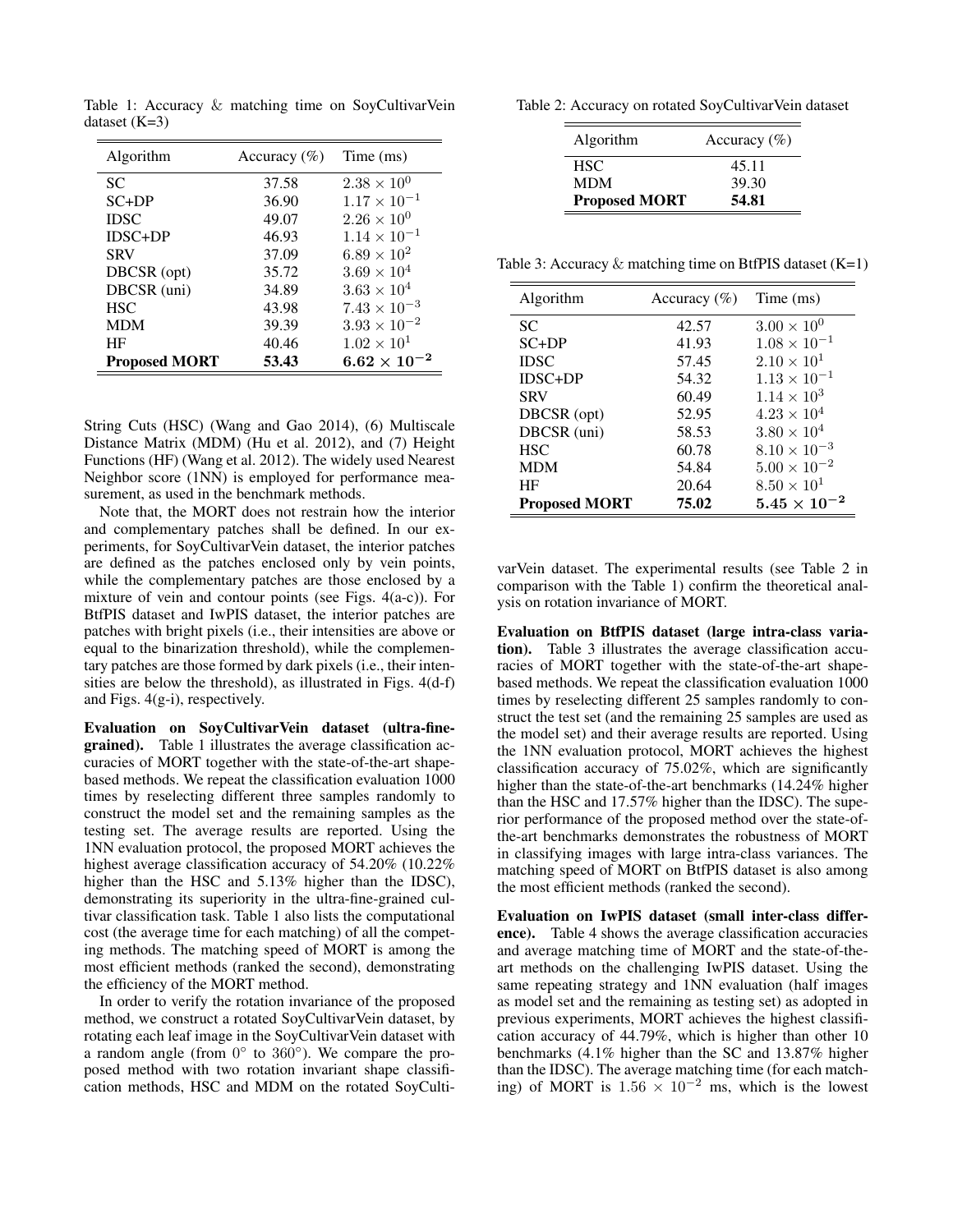among all the benchmarks. The results show the superiority of MORT against state-of-the-art benchmarks in classifying patchy image structures with small inter-class variances.

## Comparisons with ConvNets methods

Fused MORT. Combining complementary feature representations may significantly improve the classification performance (Wang et al. 2015). However, a key question is that whether the proposed MORT and the state-of-the-art ConvNets methods can provide each other complementary features for further performance improvement. To that end, we propose a fused MORT by concatenating the original MORT feature matrices and feature vectors extracted from a state-of-the-art ConvNets method, DCL (Chen et al. 2019), and then investigate the comparative results of ConvNets methods and the fused MORT. To facilitate the comparison between the proposed method and ConvNets methods, we combine the fused MORT (as the feature encoder) with SVM (as the classifier) using the same protocol as adopted by Wu et al. (2019).

Competitors. We compare the proposed MORT with the following state-of-the-art ConvNets methods: (1) Three state-of-the-art ConvNets models: Alexnet (Krizhevsky, Sutskever, and Hinton 2012), VGG-16 (Simonyan and Zisserman 2014), and ResNet-50 (He et al. 2016); and (2) three fine-grained state-of-the-art methods: improved B-CNN (Lin and Maji 2017), fast-MPN-COV (Li et al. 2018), and DCL (Chen et al. 2019).

Implementation details. All the models are implemented in Pytorch 1.0.0 and are pretrained on the ImageNet (Deng et al. 2009) and then fine-tuned on each dataset. In all experiments, the input images are resized to  $440 \times 440$ , and cropped to  $384 \times 384$  randomly for training. Standard data augmentations are applied including random rotation within  $\pm 15$  degree and horizontal flip with 0.5 probability. For fast-MPN-COV and improved B-CNN, the models are trained with the best setting in the implementation of fast-MPN-COV (Li et al. 2018). For the remaining methods, the models are trained with the default settings in the implementation of DCL (Chen et al. 2019).

Evaluation on patchy image structure datasets. For SoyCultivarVein, BtfPIS and IwPIS datasets, we select the first half images from each category as the training set, and the remaining images as the testing set. Table 5 lists the classification accuracies of all the competing ConvNets methods on the three datasets. The fused MORT achieves the best classification accuracy of 65% and 98.00% on Soy-CultivarVein dataset and BtfPIS dataset, respectively. Nevertheless, the fused MORT ranks third in classification accuracy on IwPIS, with 6% and 12% lower than the improved B-CNN and fast-MPN-COV, respectively. A possible reason is that the fused MORT has much lower feature dimension  $(1\times2092)$  per image compared with improved B-CNN  $(1 \times 262144)$  and fast-MPN-COV  $(1 \times 32896)$ . The overall results show that the fused MORT surpasses the original MORT in classification accuracy on all the three patchy image structure datasets, indicating that ConvNets methods

Table 4: Accuracy  $\&$  matching time on IwPIS dataset (K=1)

| Algorithm            | Accuracy $(\% )$ | Time (ms)             |
|----------------------|------------------|-----------------------|
| <b>SC</b>            | 40.78            | $3.14 \times 10^{0}$  |
| $SC+DP$              | 37.59            | $1.40 \times 10^{-1}$ |
| <b>IDSC</b>          | 30.92            | $2.92 \times 10^{0}$  |
| $IDSC+DP$            | 34.90            | $1.36 \times 10^{-1}$ |
| <b>SRV</b>           | 36.40            | $8.44 \times 10^{2}$  |
| DBCSR (opt)          | 33.75            | $4.12 \times 10^{4}$  |
| DBCSR (uni)          | 27.72            | $4.20 \times 10^{4}$  |
| <b>HSC</b>           | 35.15            | $1.72 \times 10^{-2}$ |
| <b>MDM</b>           | 27.06            | $4.08 \times 10^{-2}$ |
| HF                   | 36.96            | $1.42 \times 10^{1}$  |
| <b>Proposed MORT</b> | 44.79            | $1.56\times10^{-2}$   |

Table 5: Accuracy on three patchy image structure datasets

| Algorithm      | Accuracy $(\%)$ |               |              |
|----------------|-----------------|---------------|--------------|
|                | SoyCultivarVein | <b>BtfPIS</b> | <b>IwPIS</b> |
| Alexnet        | 14              | 93.20         | 44           |
| $VGG-16$       | 16              | 95.60         | 48           |
| ResNet-50      | 28              | 96.80         | 52           |
| improved B-CNN | 63              | 73.60         | 74           |
| fast-MPN-COV   | 51              | 77.20         | 80           |
| DCL            | 39              | 97.20         | 68           |
| fused MORT     | 65              | 98.00         | 68           |

and the proposed MORT can provide each other with complementary information. The superior results of the fused MORT over ConvNets methods on three datasets indicate that the proposed MORT can extract discriminative features even with very limited training samples, leading to the performance improvements of fused MORT over the sole use of DCL or original MORT.

### Conclusion

In this paper, we presented a novel Multi-Orientation Region Transform (MORT) method, which is rotation, translation and scale invariant, for effective and efficient classification of patchy image structures. The proposed MORT can extract local structural features at various scales and orientations for comprehensive shape description. The encouraging experimental results on three patchy image structure databases demonstrate the effectiveness and efficiency of MORT for patchy image shape classification. Moreover, the results also indicate that the proposed MORT and ConvNets methods can provide each other with important complementary features to further improve the classification performance.

### Acknowledgement

This work was supported in part by the Australian Research Council under Discovery Grant DP180100958 and Linkage Grant LP170100326.